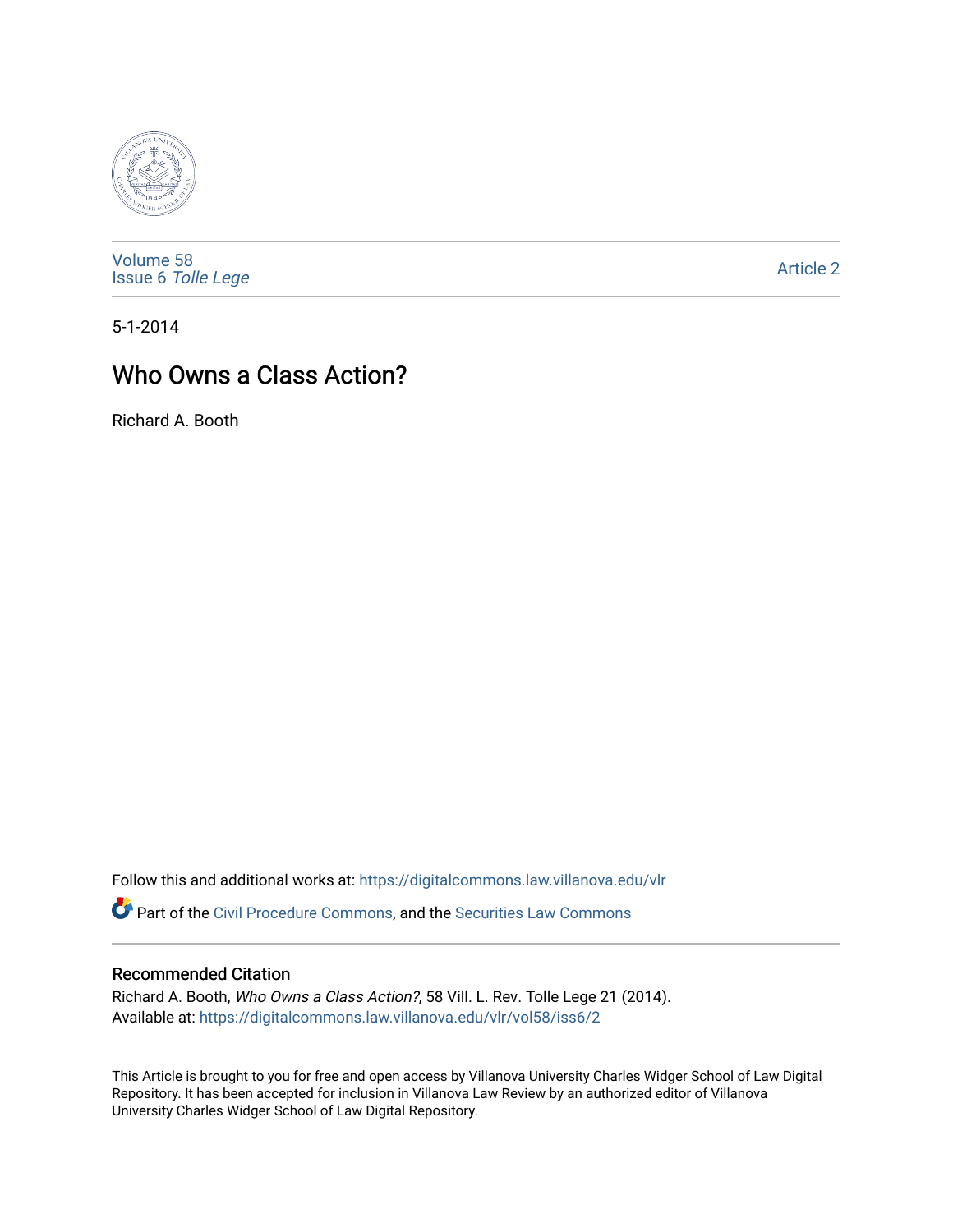### WHO OWNS A CLASS ACTION?

### RICHARD A. BOOTH\*

s the plaintiff in a class action the master of his complaint? That is the Is the plaintiff in a class action the master of his complaint? That is the question now before the Supreme Court. In *Standard Fire Insurance Co. v.*  $Knowles$ ,<sup>1</sup> the respondent suffered hail damage to his house.<sup>2</sup> His insurance company paid for the cost of repairs but not for the standard twenty percent markup charged by his contractor. Knowles sued in state court—one known to be friendly to class actions—for himself and for similarly situated Arkansas homeowners.<sup>3</sup> But to avoid being removed to federal court under the Class Action Fairness Act of 2005, Knowles limited the damages he sought to less than \$5 million by defining the class to include only homeowners who had similar claims arising in the previous two years—even though the statute of limitations permitted claims as old as five years.<sup>4</sup>

Although the ultimate question in *Knowles* is whether the plaintiff class may be gerrymandered so as to avoid removal to federal court, a closely related question may arise in securities fraud class actions (which are filed in federal court in the first place). In an action under SEC Rule 10b-5, the plaintiff typically seeks to recover for losses suffered as a result of buying a stock at a price inflated by management misrepresentations. In such a case, the measure of damages is the difference between the price paid and the price at which the stock settles after corrective disclosure.<sup>5</sup>

Although this remedy is well-established, it is fundamentally flawed in that it includes losses suffered by the corporation itself that should be the subject of a derivative action.6 Specifically, the decrease in price may come from several different sources: (1) lower expected return, (2) an increase in the cost of capital, or (3) enforcement and litigation expenses.7 An increase in the cost of capital may or may not be actionable, depending on the whether it comes from (a) increased firm-specific business risk, (b) increased industry risk, or (c) a loss of trust in management (reputational loss).8 The portion of the loss that comes

7. *See id.* at 272.

8. *See id.*; *see also* Barbara Black, *Reputational Damages in Securities Litigation,* 35 J. CORP. L. 169 (2009). *But see* Allen Ferrell & Atanu Saha, *The Loss Causation Requirement for Rule 10b-5 Causes-of-Action: The Implications of* Dura Pharmaceuticals, Inc. v. Broudo, 63 BUS. LAW. 163 (2007); Baruch Lev & Meiring de Villiers, *Stock Price Crashes and 10b-5 Damages: A Legal, Economic, and Policy Analysis*, 47 STAN. L. REV. 7, 29–30 (1994)

Martin G. McGuinn Professor of Business Law, Villanova University School of Law.

<sup>1.</sup> 133 S. Ct. 90 (2012).

<sup>2.</sup> *See* Knowles v. Standard Fire Ins. Co., No. 4:11-CV-04044, 2011 WL 6013024, at \*1 (W.D. Ark. 2011 Dec. 2, 2011), *cert*. *granted*, 133 S. Ct. 90 (2012).

<sup>3.</sup> *See id.* at \*2.

<sup>4.</sup> *See* Class Action Fairness Act of 2005, 28 U.S.C. § 1332(d) (2006).

<sup>5.</sup> *See, e.g.*, Erica P. John Fund, Inc. v. Halliburton Co., 131 S. Ct. 2179, 2186 (2011) (discussing distinction between transaction causation, or price impact, and loss causation).

<sup>6.</sup> *See* Richard A. Booth, *Index Funds and Securities Fraud Litigation*, 64 S.C. L. REV. 265 (2012).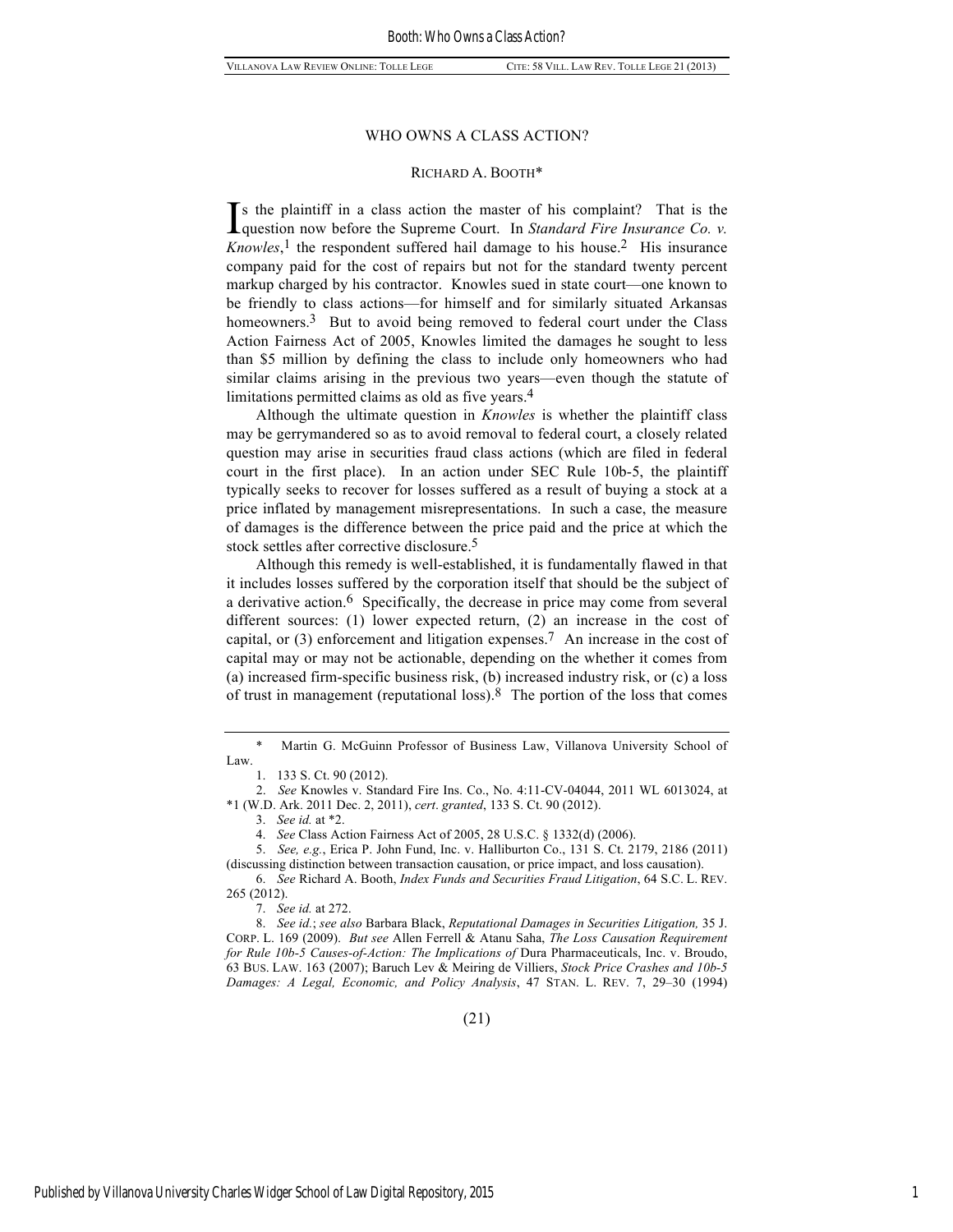### 22 VILLANOVA LAW REVIEW: TOLLE LEGE [Vol. 58: p. 21

from items (3) and (c) are clearly derivative in nature and affect all stockholders, including both buyers and holders.<sup>9</sup> But in a Rule 10b-5 class action only buyers have standing to sue.10 Moreover, because the corporation ultimately pays any settlement in a class action, portfolio investors—such as mutual funds—who may have bought some shares during the fraud period but who hold even more shares that were purchased before the fraud period, often lose more as a result of settlement than they recover in the class action.<sup>11</sup> These investors would, or should, prefer a derivative action in which the corporation recovers from the individual wrongdoers.12

The Federal Rules of Civil Procedure seek to protect absent class members by requiring the court to certify that an action is appropriate for class action status before it may proceed as such.<sup>13</sup> Among other things, the court must find that the plaintiff is an adequate representative for the class and, in cases seeking damages for individual class members, that a class action is superior to other ways of litigating the case.14

Clearly, an undiversified stock-picking investor cannot be an adequate representative for diversified portfolio investors who would prefer that the action be dropped altogether. The Supreme Court decided that issue in 1940 in *Hansberry v. Lee*<sup>15</sup> where the plaintiff homeowner sought a declaration as to the validity of a racially restrictive covenant over the objection of a would-be seller.<sup>16</sup> Neither does it help for objecting investors to opt out since by doing so they will forgo their share of the remedy but will still be taxed, in effect, as holders for the benefit of buyers.

The courts should decline to certify most Rule 10b-5 actions as class actions because the plaintiff class invariably includes diversified portfolio investors—buyer-holders, who will lose more on the shares they hold because of the class action itself than they will gain on the shares they bought during the fraud period.17 Moreover, such investors are quite indifferent to a class action remedy anyway because over time they are just as likely to sell a fraud-affected stock as to buy one.18 But *Knowles* suggests that a plaintiff can define the class so as to exclude investors who might object. To be sure, it is not clear how a

- 12. *See id.* at 294–95.
- 13. *See* FED. R. CIV. P. 23(c).
- 14. *See* FED. R. CIV. P. 23(a), (b)(3).
- 15. 311 U.S. 32 (1940).
- 16. *See id.* at 37–39.
- 17. *See* Booth*, supra* note 6, at 303–05.

18. *See* Richard A. Booth, *Class Conflict in Securities Fraud Litigation*, 14 U. PA. J. BUS. L. 701, 702 (2012).

<sup>(</sup>arguing that there should be no recovery for consequential damages in connection with securities fraud claims).

<sup>9.</sup> *See* Booth, *supra* note 6, at 273–74.

<sup>10.</sup> *See* Blue Chip Stamps v. Manor Drug Stores, 421 U.S. 723, 731–32 (1975); *see also* Merrill Lynch, Pierce, Fenner & Smith, Inc. v. Dabit, 547 U.S. 71, 82–85 (2006) (construing Standard Litigation Uniform Standards Act connection requirement independently of judicially imposed standing requirement).

<sup>11.</sup> *See* Booth, *supra* note 6, at 287–91.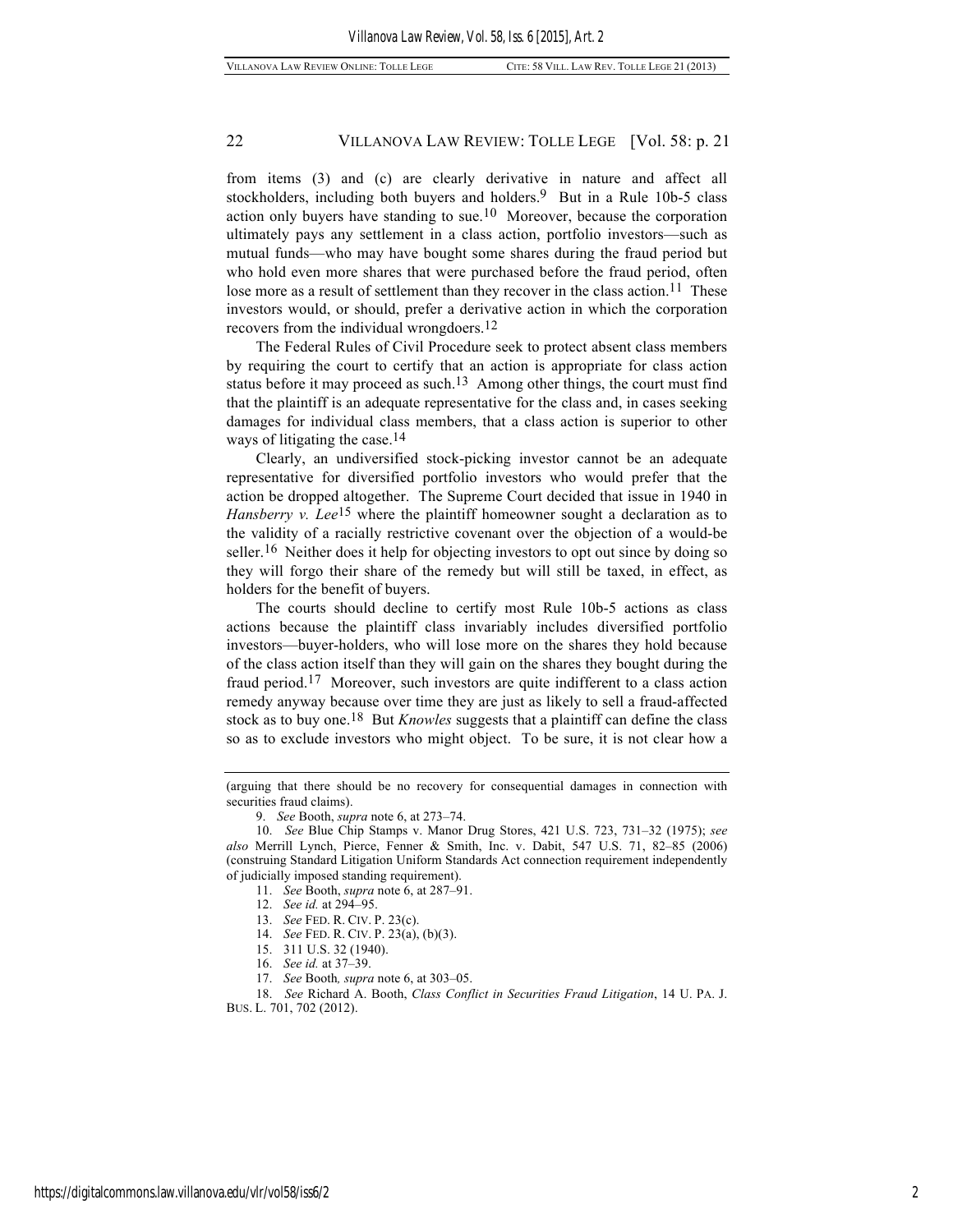### 2013] ESSAY 23

court could ascertain precisely who is a member of a class so defined, which would preclude certification.19 But even if it is possible to determine who belongs in the class, the question remains whether it is permissible to gerrymander the class in order for the action to be certified as a class action.

To be sure, the courts have held that the plaintiff is the master of his complaint.20 But there are limits to this metaphor, which emanates from a 1938 case that did not involve a class claim. In contrast, a class plaintiff cannot drop the case or settle it without the approval of the court.<sup>21</sup> Moreover, the attorney for the plaintiff class is paid out of the recovery pot if the case succeeds—but only to the extent that the court deems fair.22 And in a securities fraud class action, the court must determine who should serve as the lead plaintiff under the Private Securities Litigation Reform Act of 1995 ("PSLRA").23 Clearly, absent class members have rights.

In a case like *Knowles,* an excluded class member can always start his own class action—assuming that he knows he has been excluded. But what if the first action bankrupts the defendant or the class is defined so as to deplete available insurance and to split the pot among the fewest possible claimants? And whatever happened to judicial economy? Although litigants are generally free to frame their claims however they want, they are not free to hog the judiciary to the exclusion of others. There is a public interest inherent in the use of the judicial system. If there are multiple claims that are essentially identical, the courts have the power to consolidate them in the interest of resolving as many disputes as possible.24 Indeed, the Securities Litigation Uniform Standards Act of 1998 effectively requires the consolidation of related actions involving fifty or more plaintiffs.25

Moreover, in a securities fraud class action that subsumes derivative claims—as any meritorious action does—the plaintiff is a fiduciary for his fellow stockholders.26 He cannot convert a derivative claim into a class claim simply because he would like to recover individually rather than for the corporation—let alone gerrymander the class to exclude inconvenient class

23. *See* Securities Exchange Act of 1934, 15 U.S.C. § 78u-4 (2006); *see also* FED. R. CIV. P. 23(g) (certifying court must appoint class counsel).

25. *See* Securities Exchange Act of 1934, 15 U.S.C. § 78u-4.

26. *See, e.g.*, Heckmann v. Ahmanson, 214 Cal. Rptr. 177, 186–88 (Ct. App. 1985).

<sup>19.</sup> *See In re* Initial Pub. Offering Sec. Litig., 471 F.3d 24, 29 (2d Cir. 2006) (noting that Supreme Court has been silent on what showing plaintiffs must make in support of motion for class certification).

<sup>20.</sup> *See* St. Paul Mercury Indem. Co. v. Red Cab Co., 303 U.S. 283, 294 (1938) ("If [a plaintiff] does not desire to try his case in the federal court, he may resort to the expedient of suing for less than the jurisdictional amount, and though he would be justly entitled to more, the defendant cannot remove.").

<sup>21.</sup> *See* FED. R. CIV. P. 23(e); *see also* Zapata Corp. v. Maldonado, 430 A.2d 779, 787– 88 (Del. 1981) (holding court retains power to approve or disapprove settlement or dismissal of derivative action).

<sup>22.</sup> *See* FED. R. CIV. P. 23(h).

<sup>24.</sup> *See* FED. R. CIV. P. 42.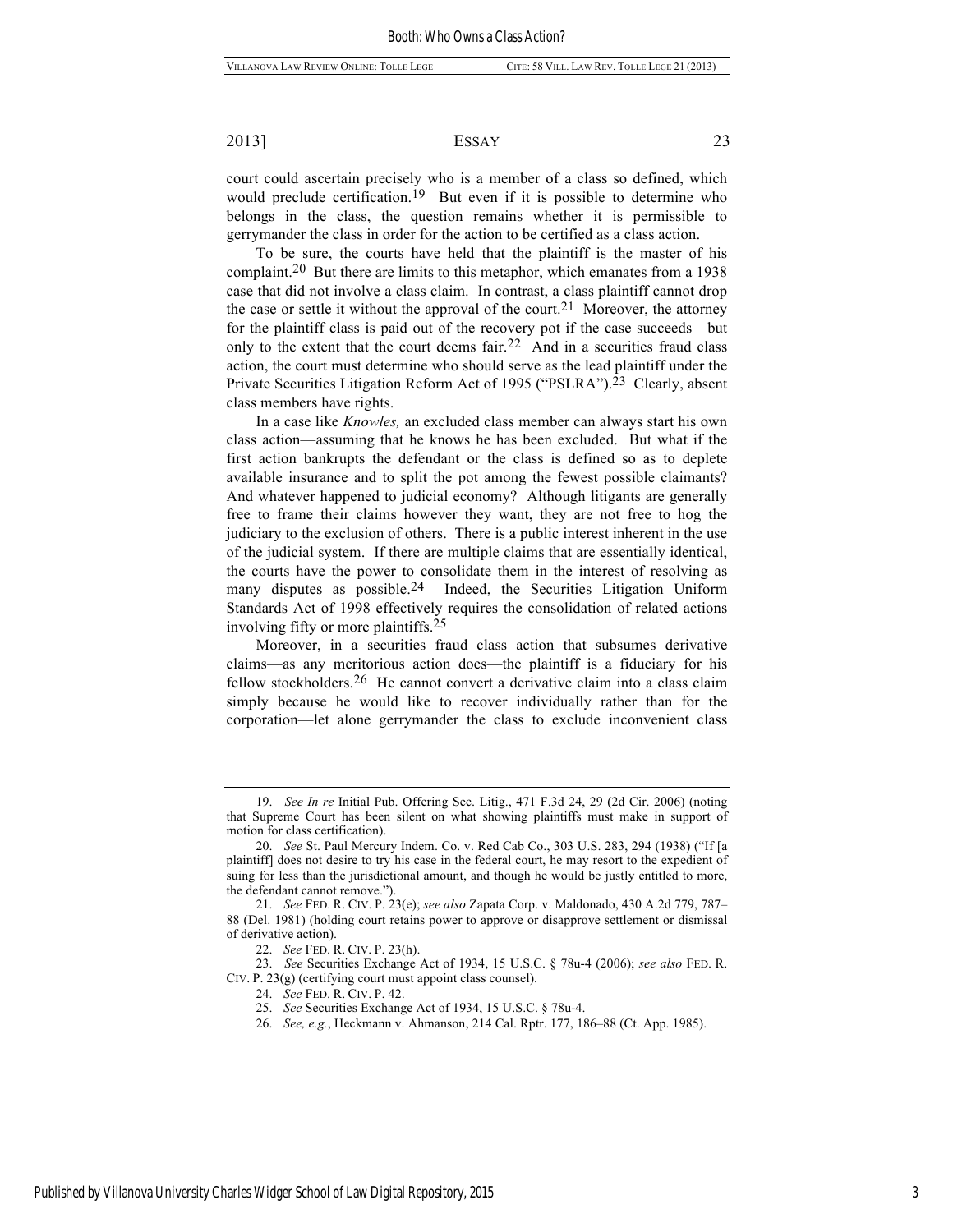### 24 VILLANOVA LAW REVIEW: TOLLE LEGE [Vol. 58: p. 21

members.27 As the late Judge Robert Bork observed in *Cowin v. Bresler*,28 to permit individual recovery on such claims is to divert an asset of the corporation to the plaintiff stockholder to the exclusion of other stockholders.29 The principle applies *a fortiori* where the class claim would be paid by the corporation as in a securities fraud class action. In any event, it is for the court—not the plaintiff—to decide whether a claim is direct or derivative.30

Ironically, a derivative action is a type of class action. It is a class action by the stockholders who seek an injunction compelling the corporation to sue those who have done it wrong—so to speak—usually the directors and officers.31 Because the rules require that a class claim for damages be superior to other means of resolving the dispute, it would seem that the rules require that if a claim can be handled as a derivative action, it must be so handled.32

To be clear, the approach advocated here would likely mean the end of the securities fraud class action as we know it.<sup>33</sup> But that would be a good thing.<sup>34</sup> Most legal scholars agree that class actions do little to compensate investors. Since the defendant company (or its insurer) pays, the remedy is ultimately circular—holders pay buyers. But most seem also to agree that class actions are an important source of deterrence.35 As for compensation, diversified investors need no compensation for trading losses. Because a diversified investor is

31. *See* Ross v. Bernhard, 396 U.S. 531, 541–42 (1970).

32. *Cf.* Wal-Mart Stores, Inc. v. Dukes, 131 S. Ct. 2541, 2565–66 (2011).

33. *See* Richard A. Booth, *The End of the Securities Fraud Class Action as We Know It,* 4 BERKELEY BUS. L.J. 1 (2007). Thanks to REM.

34. Thanks to Martha Stewart.

35. *See, e.g.*, William W. Bratton & Michael L. Wachter, *The Political Economy of Fraud on the Market*, 160 U. PA. L. REV. 69, 103–118 (2011); Merritt B. Fox, *Why Civil Liability for Disclosure Violations When Issuers Do Not Trade?*, 2009 WIS. L. REV. 297 (2009); Merritt B. Fox, *Civil Liability and Mandatory Disclosure*, 109 COLUM. L. REV. 237 (2009); Amanda M. Rose, *Reforming Securities Litigation Reform: Restructuring the Relationship Between Public and Private Enforcement of Rule 10b-5*, 108 COLUM. L. REV. 1301 (2008); *see also* John C. Coffee, Jr., *Reforming the Securities Class Action: An Essay on Deterrence and Its Implementation*, 106 COLUM. L. REV. 1534 (2006); Jill E. Fisch, *Confronting the Circularity Problem in Private Securities Litigation*, 2009 WIS. L. REV. 333, 336–38 (2009).

<sup>27.</sup> *See* Tooley v. Donaldson, Lufkin & Jenrette, Inc., 845 A.2d 1031, 1036 (Del. 2004).

<sup>28.</sup> 741 F.2d 410 (D.C. Cir. 1984).

<sup>29.</sup> *See id.* at 414; *see also* Smith v. Waste Mgmt., Inc., 407 F.3d 381 (5th Cir. 2005); *cf.* Bangor Punta Operations, Inc. v. Bangor & Aroostook R.R. Co., 417 U.S. 703, 712–13 (1974).

<sup>30.</sup> Incidentally, it has become common for large stockholders to opt out of securities fraud class actions to pursue their claims individually, possibly to avoid the special requirements imposed by PSLRA or (more likely) to negotiate for a more generous settlement that need not be shared with the class. *Cf.* Conn. Ret. Plans & Trust Funds v. Amgen, Inc., 660 F.3d 1170, 1175 (9th Cir. 2011), *cert*. *granted*, 132 S. Ct. 2742 (2012) (representing that plaintiff would pursue its claim individually if class is not certified). Although some have suggested that this demonstrates the good faith of securities fraud plaintiffs and indeed the need for a remedy, the argument here shows that such tactics are more properly viewed as abusive. Once it is recognized that the genuine harm to investors is derivative rather than direct, presumably the courts will have no problem dealing with individual claims appropriately.